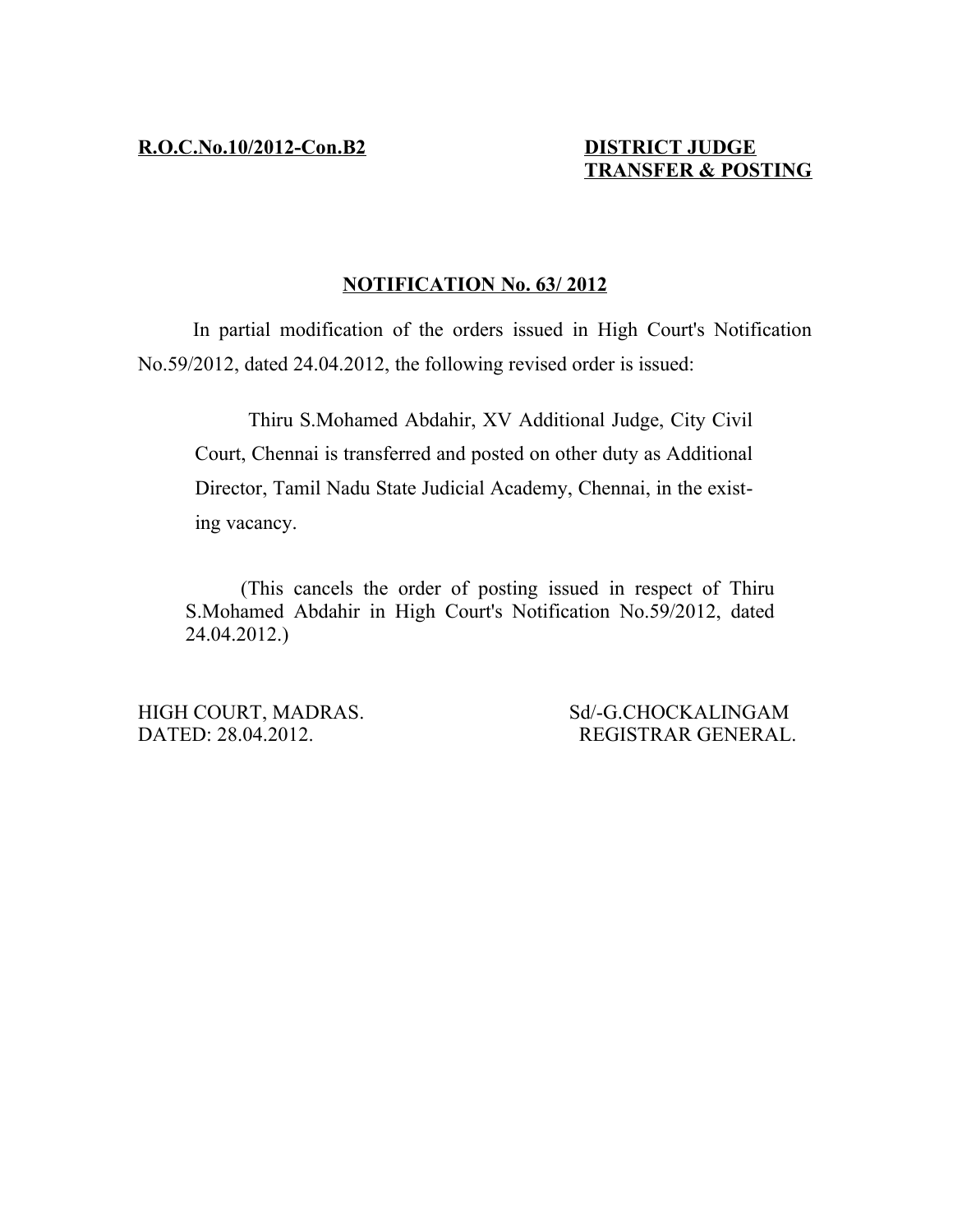#### **NOTIFICATION No. 64 / 2012**

**I**

In partial modification of the orders issued in High Court's Notification No.53/2012, dated 14.04.2012, the following revised orders are issued:

Ms. S.D.Parimala, Secretary, District Legal Services Authority, Vellore, is transferred and posted as Secretary, District Legal Services Authority, Chennai vice Thiru M.Dakshinamurthy, transferred.

Ms. S.Meenakumari, Sub Judge, Gingee, is transferred and posted as VII Judge, Court of Small Causes, Chennai in the existing vacancy.

Ms. G.Kalavathi, I Additional Sub Judge, Salem, is transferred and posted as Secretary, District Legal Services Authority, Salem vice Thiru C.Kumarsaravanan, transferred.

Ms. J.Flora, XII Assistant Judge, City Civil Court, Chennai, is transferred and posted on other duty as Deputy Official Assignee, High Court, Madras vice Ms.M.Shirijha, transferred.

Ms. Jacinta Martin, Sub Judge, Aruppukkottai, is transferred and posted as Secretary, District Legal Services Authority, Madurai vice Thiru R.Sridharan, transferred.

Thiru K.Singaraj, Judicial Officer / Chairman, Taxation Appeals Tribunal, Corporation of Tirunelveli, Tirunelveli, is transferred and posted as Sub Judge, Periyakulam vice K.Jeyakumar, transferred.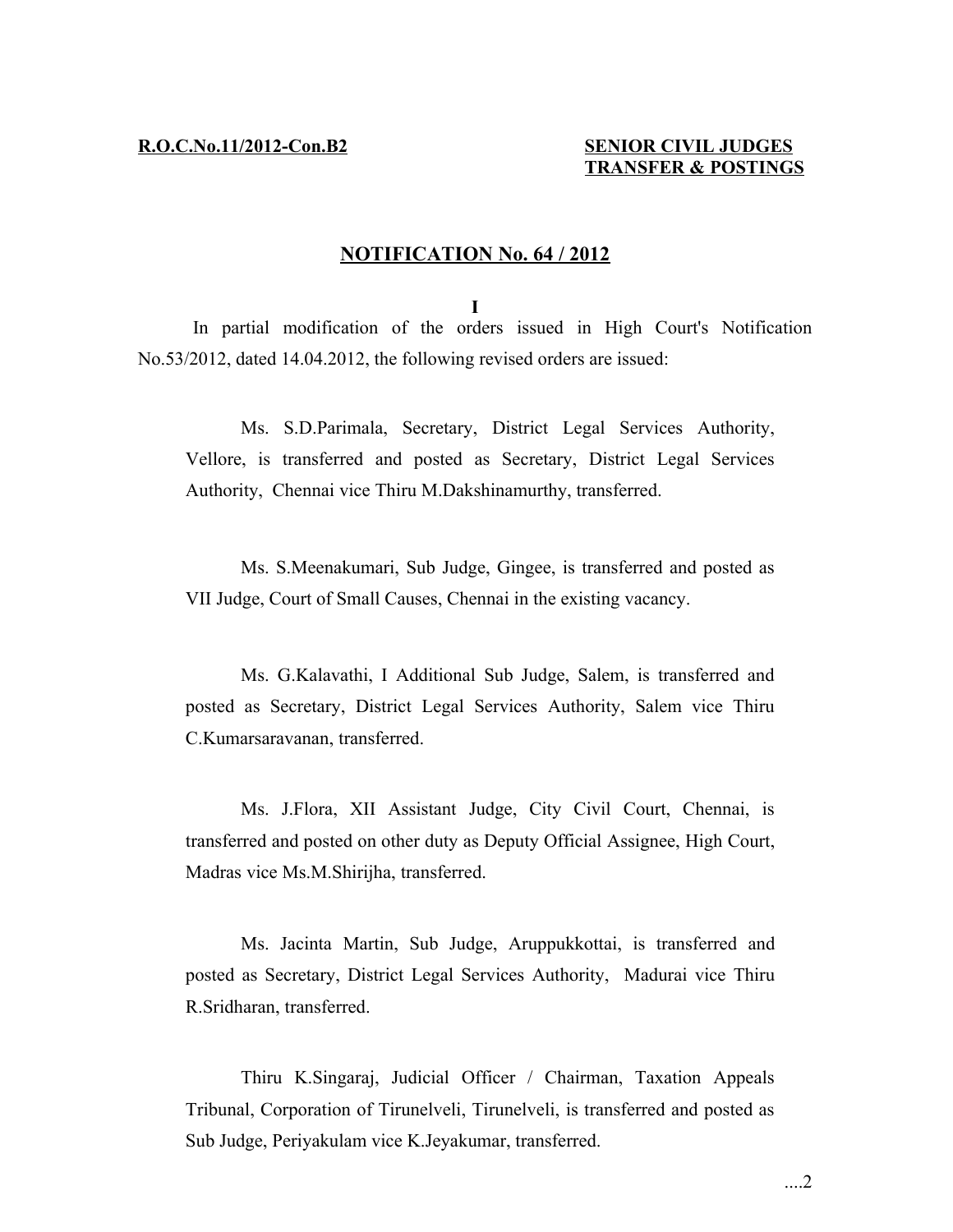Thiru A.Leyahath Ali, Sub Judge, Virudhunagar, is transferred and posted as Sub Judge, Uthamapalayam vice Thiru S.Saravanaperumal, transferred.

Ms. K.Govindarajan Thilakavadi, III Assistant Judge, City Civil Court, Chennai, is transferred and posted as Chief Judicial Magistrate, Perambalur in the existing vacancy.

(This cancels the order of posting issued in respect of aforesaid Senior Civil Judges, in High Court's Notification No.53/2012, dated 14.04.2012.)

#### **II**

The Senior Civil Judges mentioned in Column (1) below are transferred and posted to the posts mentioned against their names in Column (2) below:

| Sl.<br>$N_{0}$ | <b>Name and Designation</b><br><b>Thiru / Tmt. Selvi</b>                            | <b>Transferred and posted as</b>                                                    |
|----------------|-------------------------------------------------------------------------------------|-------------------------------------------------------------------------------------|
|                | C.Kumarsaravanan,<br>Secretary, District Legal Services<br>Authority, Salem         | Additional Sub Judge, Salem<br>vice<br>Ms.G.Kalavathi, transferred.                 |
| 2              | A.Subramanian,<br>III Additional Sub Judge,<br>Tiruchirappalli.                     | Sub Judge, Perambalur vice Thiru<br>P.Jayaraj, transferred.                         |
| 3              | R. Navamurthy,<br>Secretary, District Legal Services<br>Authority, Tiruchirappalli. | III Additional Sub Judge, Tiruchirappalli<br>vice Thiru A.Subramanian, transferred. |
| 4              | J.Justin David,<br>Principal Sub Judge, Chengalpattu.                               | Chief Judicial Magistrate, Ramanathapuram<br>in the existing vacancy.               |

HIGH COURT, MADRAS. Sd/-G.CHOCKALINGAM DATED: 28.04.2012. REGISTRAR GENERAL.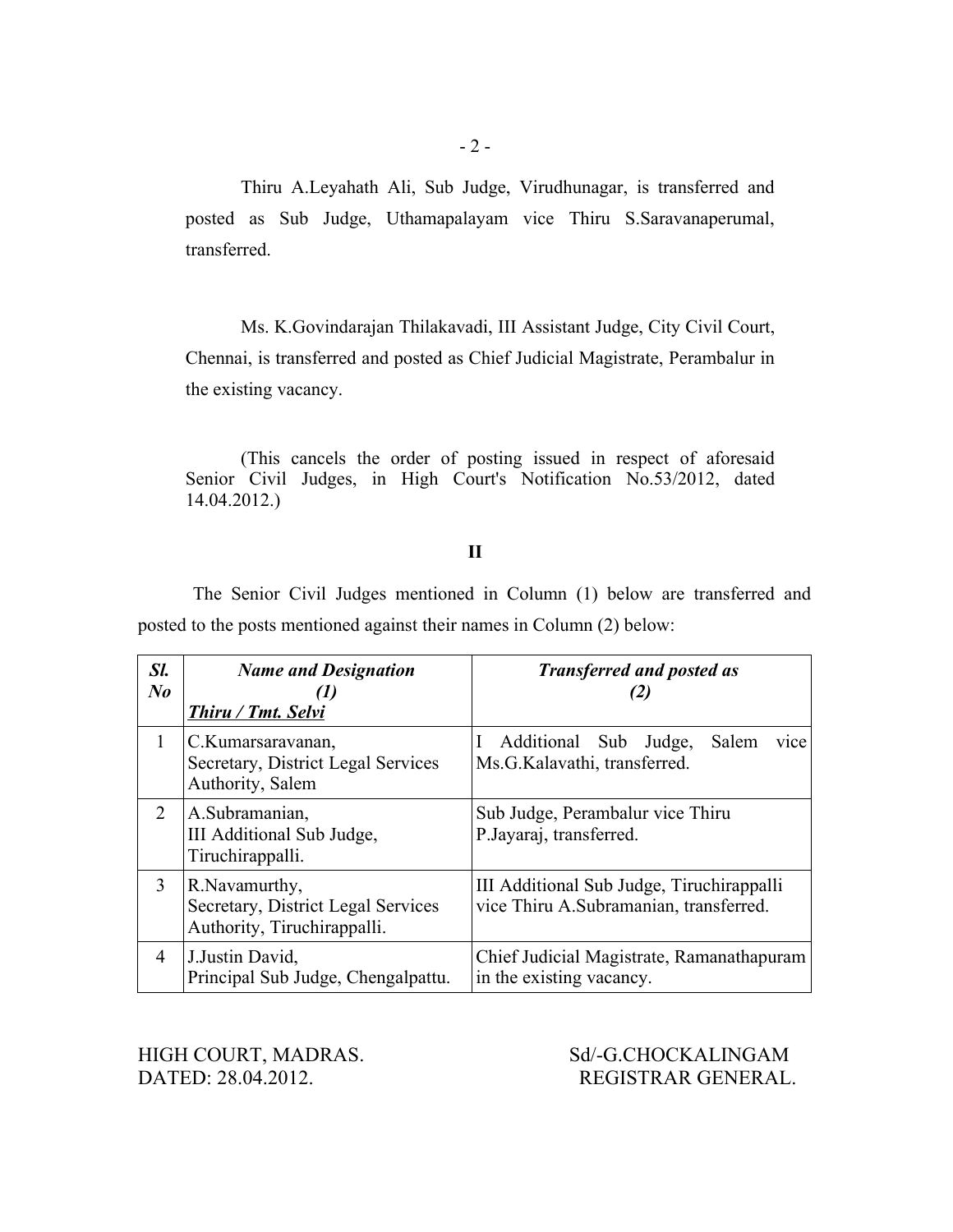## **NOTIFICATION No. 65 / 2012**

The Civil Judges mentioned in Column (1) below are transferred and posted to the posts mentioned against their names in Column (2) below:

| Sl.<br>$N_{0}$ | <b>Name and Designation</b><br>(1)<br>Thiru / Tmt. Selvi              | <b>Transferred and posted as</b><br>(2)                                                                                           |
|----------------|-----------------------------------------------------------------------|-----------------------------------------------------------------------------------------------------------------------------------|
| $\mathbf{1}$   | S.Sujatha,<br><b>Additional District Munsif,</b><br>Kancheepuram.     | Principal District Munsif, Kancheepuram<br>vice Ms.K.Sudha, transferred.                                                          |
| 2              | K.Sutha,<br>Principal District Munsif,<br>Kancheepuram.               | XII Metropolitan Magistrate, Egmore,<br>Chennai vice Ms.S.K.Angaleswari,<br>transferred.                                          |
| 3              | S.K.Angalaeswari,<br>XII Metropolitan Magistrate,<br>Egmore, Chennai. | Judicial Magistrate No.I, Chengalpattu vice<br>Thiru M.Vasanthakumar, transferred.                                                |
| $\overline{4}$ | M. Vasanthakumar,<br>Judicial Magistrate No.I,<br>Chengalpattu.       | <b>Additional District Munsif, Kancheepuram</b><br>vice Ms.S.Sujatha, transferred.                                                |
| 5              | K.Krishnapriya,<br>Judicial Magistrate No.I, Tiruvallur.              | Principal District Munsif, Tenkasi in the<br>existing vacancy.                                                                    |
| 6              | B.C.Gopinath,<br>Judicial Magistrate No.I,<br>Tiruvannamalai.         | Judicial Magistrate No.I, Tiruvallur vice<br>Ms.K.Krishnapriya, transferred.                                                      |
| $\tau$         | R.Girija Rani,<br>District Munsif-cum-Judicial<br>Magistrate, Vanur.  | Judicial Magistrate, Tiruchengodu in the<br>existing vacancy.                                                                     |
| 8              | S.Manojkumar,<br>Judicial Magistrate No.I,<br>Villupuram.             | District Munsif-cum-Judicial Magistrate,<br>Vanur vice Ms.R.Girija Rani, transferred.                                             |
| 9              | M.Parameswari,<br>Judicial Magistrate No.III,<br>Coimbatore.          | Judicial Magistrate,<br>Fast Track Court at Magisterial Level No.I,<br>Coimbatore<br>vice<br>Thiru<br>T.Munusamy,<br>transferred. |